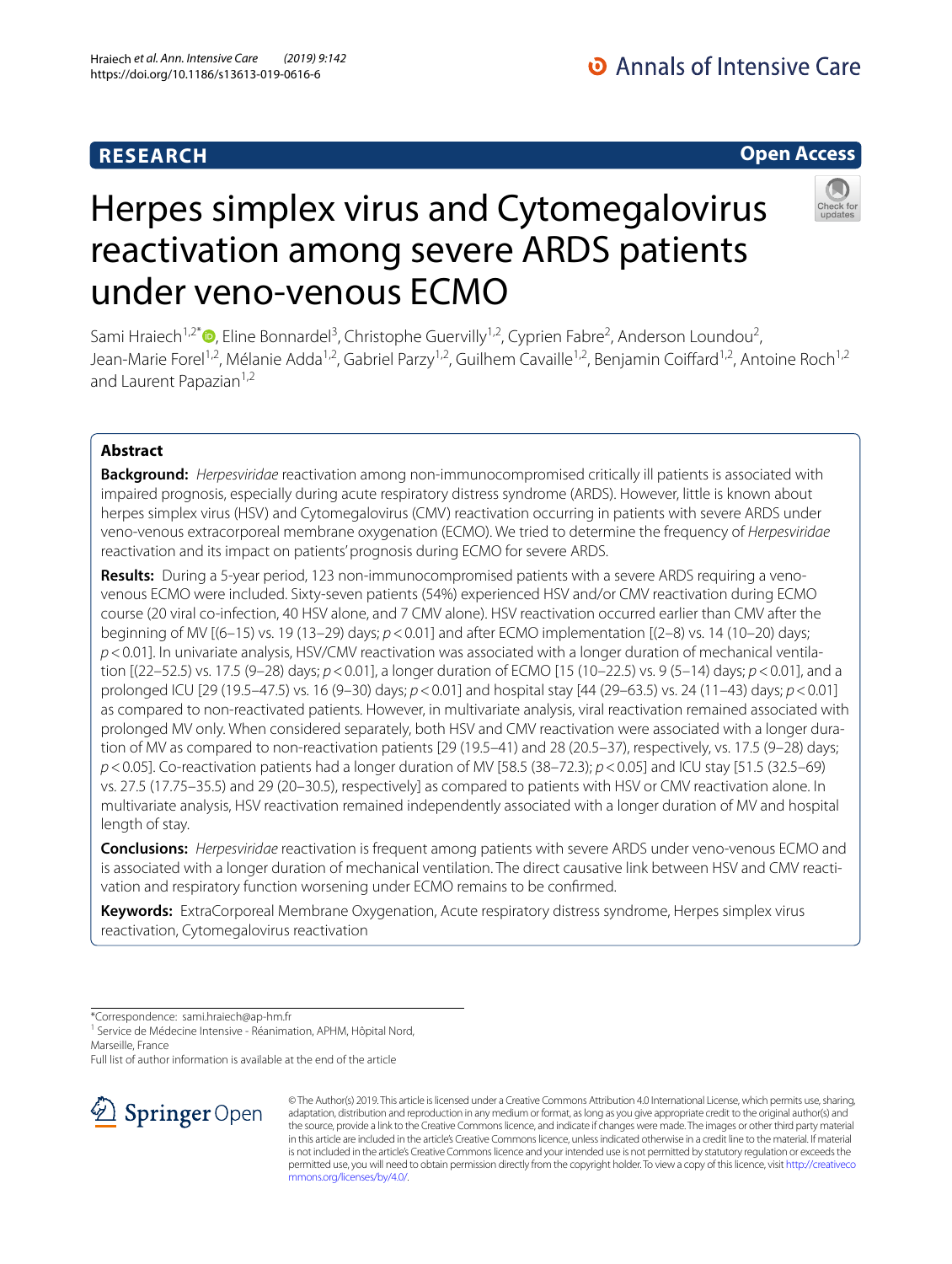## **Background**

Herpes simplex virus (HSV) and Cytomegalovirus (CMV) belong to the *Herpesviridae* family and are characterized by an often asymptomatic primo-infection generally during childhood followed by a latency phase. In immunocompromised subjects, *Herpesviridae* are common viral causes of opportunistic infections. But HSV and CMV reactivations are also frequently reported in intensive care unit (ICU) non-immunocompromised patients [\[1](#page-6-0), [2\]](#page-6-1). Reactivation ranges from 13 to 64% and 15 to 45% for HSV and CMV, respectively [\[3](#page-6-2), [4\]](#page-6-3). *Herpesviridae* reactivation in immunocompetent ICU patients is associated with poorer outcome [\[5](#page-6-4)]. HSV pulmonary reactivation has been described to be associated with a longer mechanical ventilation (MV) duration, ICU stay and mortality [[2,](#page-6-1) [6,](#page-6-5) [7](#page-6-6)]. CMV reactivation is also associated with a higher mortality, MV duration and ICU length of stay [\[8](#page-6-7)]. In particular, CMV has been identifed as a cause of persistent acute respiratory distress syndrome (ARDS) [[9\]](#page-6-8) and has also been shown to increase the mortality in ARDS patients [\[10](#page-6-9)]. However, despite these associations, the debate on the proper pathogen role of *Herpesviridae* rather than being a witness of patients' severity is still ongoing. Studies failed to demonstrate that CMV prophylaxis was able to decrease Il-6 plasma levels in CMV seropositive critically ill patients [[11](#page-7-0)] or to decrease mor-tality [\[12](#page-7-1)]. The role of *Herpesviridae* pre-emptive treatment among ICU patients has been recently evaluated in a randomized controlled trial (RCT) (NCT 02152358). The data concerning HSV showed that preemptive acyclovir did not decrease the duration of MV although a trend towards lower mortality was found in treated patients [[13\]](#page-7-2).

The most frequent risk factors for CMV and HSV reactivation in the ICU are patients severity, sepsis, prolonged MV [\[14](#page-7-3)], high-dose corticosteroid therapy, acute renal failure or massive transfusion  $[15]$  $[15]$ , with a strong association for MV and sepsis [[16](#page-7-5)]. Patients under veno-venous extracorporeal membrane oxygenation (VV ECMO) for severe ARDS [\[17](#page-7-6)] often combine several or all of these risk factors [\[18](#page-7-7)]. Despite the uncertainties regarding the exact role of *Herpesviridae* reactivation in immunocompetent critically ill patients, it might add to the pulmonary pathology in patients with ARDS. In experimental studies, CMV reactivation led to increased pulmonary fbrosis [\[19](#page-7-8)] and accessing bacterial pneumonia [\[20](#page-7-9)]. These findings suggest that *Herpesviridae-related* pulmonary pathology may be causally linked to the clinical disease course following ARDS onset, especially in the most severely ill patients who require prolonged mechanical ventilation, and might particularly concern patients under ECMO. However, despite the tight link that seems to exist between *Herpesviridae*, mechanical ventilation and ARDS, no study has investigated the occurrence of HSV and/or CMV reactivation in patients under VV ECMO. In this study, we aimed to assess the frequency of herpesviruses reactivation during ECMO course and to determine its impact on patients' prognosis.

#### **Methods**

#### **Study population**

We conducted an observational, retrospective study in a medical ICU (ARDS and ECMO referee center) at the Marseille University Hospital between December 2011 and April 2017. Patients aged 18 or more, hospitalized in the ICU for severe ARDS requiring a VV ECMO for 2 days or more were included. HSV and/or CMV reactivation (see defnition below) occurring after ECMO insertion was screened for these patients. Patients with immunosuppression (immunosuppressive treatments including corticosteroids >0.5 mg/kg/day prednisoneequivalent within 30 days prior to inclusion, severe neutropenia <0.5 G/L of neutrophils, HIV seropositivity, bone marrow or solid organ transplantation), antiviral therapy against HSV and/or CMV prior to inclusion, or HSV/CMV reactivation known at the time of ECMO insertion were excluded.

## **HSV and CMV reactivation**

At the time of the study, HSV and CMV screening were routinely performed twice weekly in all patients under MV.

HSV reactivation was defned by a positive qualitative throat sample (Virocult®) PCR.

CMV reactivation was defned by a positive quantitative blood PCR with a copy number > 500/ml.

When a broncho-alveolar lavage (BAL) was performed for suspicion of ventilator-associated pneumonia, HSV and CMV PCR were systematically realized in BAL and blood.

CMV viral loads were converted in IU/ml and qualifed as "high reactivation" for viral loads greater than or equal to 1000 IU/ml or "low reactivation" for viral loads of 100–999 IU/ml [\[10](#page-6-9)].

CMV antigenemia was also researched in case of reactivation suspicion.

## **Baseline assessment and data collection**

The following data were retrospectively recorded from the patients' medical fle: age, sex, Simplifed Acute Physiologic Score II (SAPS II) [[21](#page-7-10)], Sequential Organ Failure Assessment (SOFA) score [\[22\]](#page-7-11), presence of co-morbidities, presence of previous immunosuppression, cause of ARDS, date of MV initiation, date of ECMO implementation, other organ failure associated with ARDS during ICU stay (in particular need for catecholamines or renal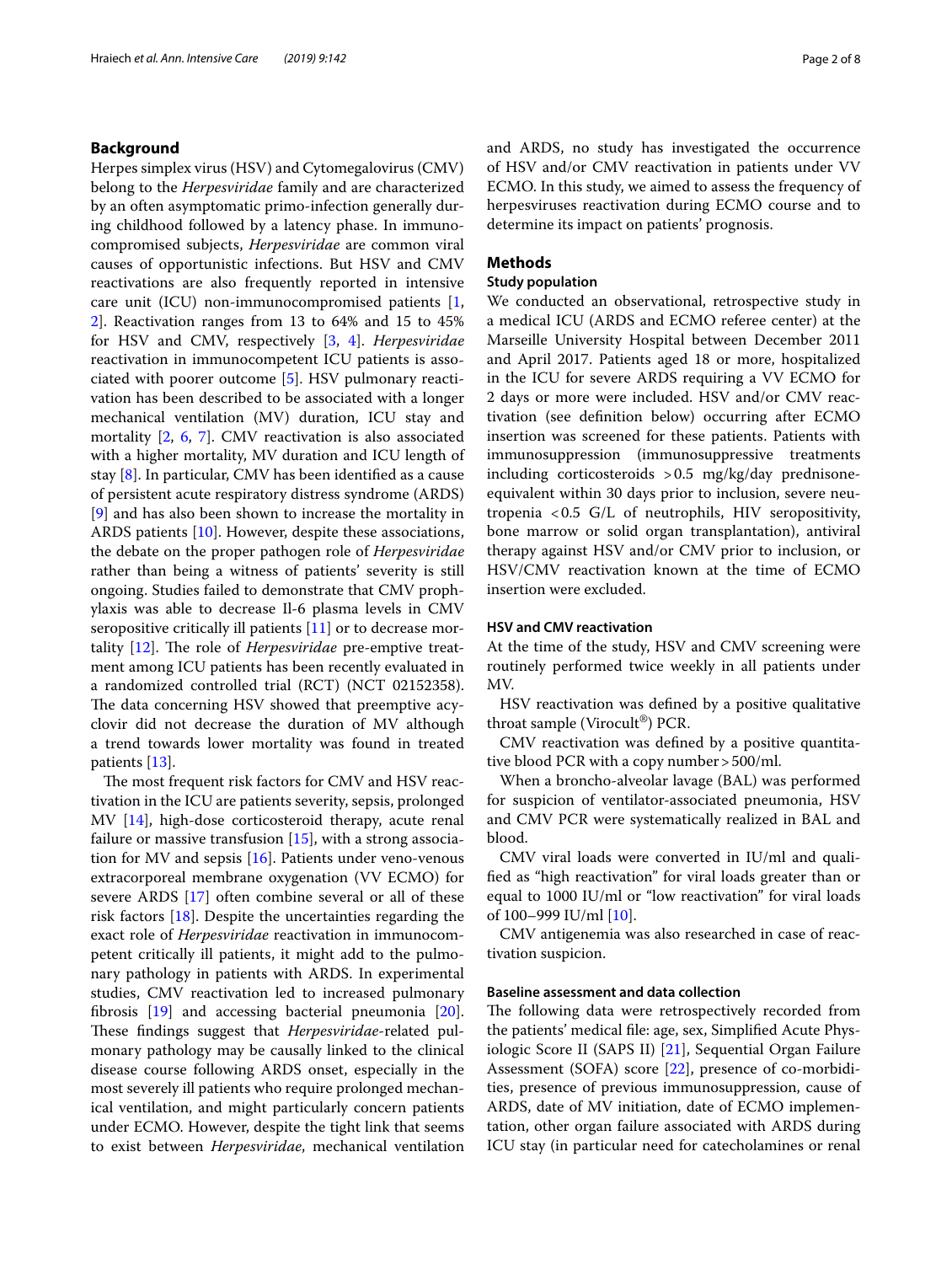replacement therapy), blood transfusion, post-aggressive pulmonary fbrosis (defned by an alveolar procollagen III higher than 9  $\mu$ g/l) [[23](#page-7-12)], time of HSV/CMV reactivation, delay between MV and HSV/CMV reactivation, delay between ECMO and HSV/CMV reactivation, duration of MV (from the day of intubation to the day of MV weaning), ECMO duration (from the day of ECMO implementation to its removal or death), ECMO-free days at day 28, ventilator-free days (VFD) at day 28, ICU length of stay [from the day of ICU admission (in the frst ICU if the patient was referred from another hospital) to discharge], hospital length of stay [from the admission to hospital (in the original hospital if the patient was referred from another hospital) to discharge to home or to rehabilitation ward], ICU and hospital mortality, acyclovir or ganciclovir treatment after reactivation under ECMO.

#### **Statistical analysis**

Statistical analysis was performed using IBM SPSS Statistics version 20.0 (IBM SPSS Inc., Chicago, IL, USA). First, a univariate analysis was performed. Data were expressed as mean $\pm$ the standard deviation or median with interquartile range for the quantitative variables, and as numbers and percentages for the categorical variables. Patient characteristics and clinical outcomes were compared to the viral reactivation status of the patients or antiviral treatment.

Groups were compared using the Chi-square or Fisher's exact test for categorical characteristics, and using the Student's *t* test or Mann–Whitney *U* test for continuous ones, as appropriate.

Then a multivariate analysis was performed to assess the independent efect of viral reactivation on diferent outcomes.

Multiple linear regression was used to construct models. Variables that were marginally significant  $(p<0.10)$ in the univariate analysis, and that had clinical relevance were included in the regression models. Beta coefficients and their *p* values were presented.

A two-sided *p* value less than 0.05 was considered statistically signifcant.

## **Results**

During the study period, 181 patients were admitted to our ICU for severe ARDS requiring a VV ECMO for 2 days or more (see fowchart, Fig. [1\)](#page-2-0). Of these, 58 patients were excluded because of immunosuppression (44 patients), HSV/CMV reactivation at the time of ECMO implementation (10 patients) or acyclovir/ganciclovir treatment before ECMO (4 patients). Among the 123 patients included, 67 patients (54%) experienced HSV and/or CMV reactivation during the ICU stay and 56 (46%) were free from HSV/CMV reactivation at the time of ICU discharge or death.

## **Patients' characteristics**

Population's characteristics are presented in Table [1](#page-3-0).

Patients with HSV/CMV reactivation had a longer MV before ECMO than non-reactivated patients  $(p < 0.01)$ .

## **HSV/CMV reactivation**

Among the 67 patients experiencing HSV/CMV reactivation under ECMO, 40 had HSV reactivation alone, 7 had

<span id="page-2-0"></span>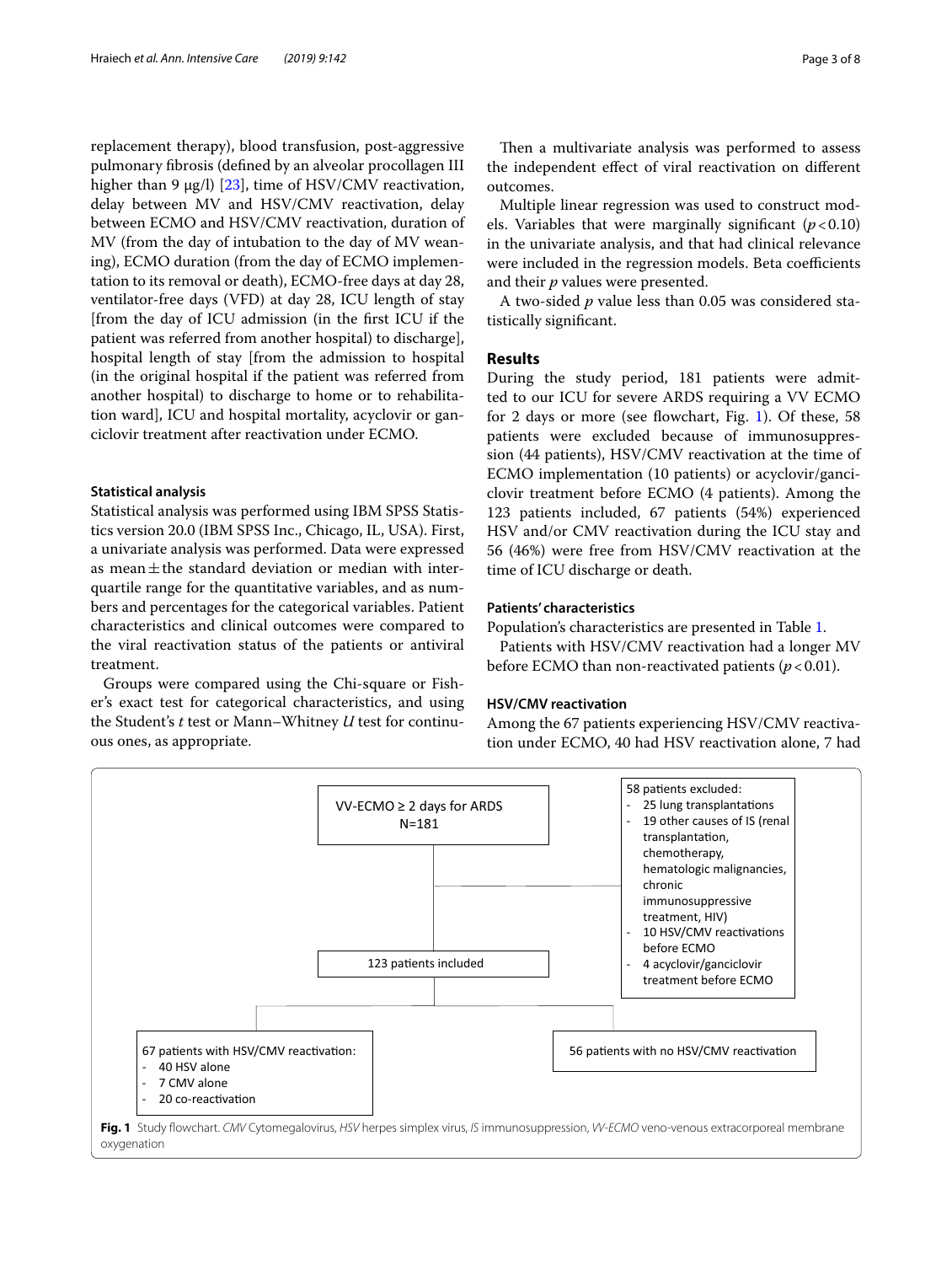## <span id="page-3-0"></span>**Table 1 Patients' characteristics at ICU admission**

|                                                  | Reactivation ( $n = 67$ ) | Non-reactivation ( $n = 56$ ) | p value |
|--------------------------------------------------|---------------------------|-------------------------------|---------|
| Patient characteristics                          |                           |                               |         |
| Age (years, mean $\pm$ SD)                       | $52.9 \ (\pm 15.7)$       | $50.6 (\pm 12.9)$             | 0.39    |
| Male gender (%)                                  | 49 (73)                   | 38 (68)                       | 0.66    |
| Cancer (%)                                       | 10(15)                    | 5(9)                          | 0.46    |
| Diabetes mellitus (%)                            | 8(12)                     | 4(7)                          | 0.56    |
| Congestive heart failure (%)                     | 10(15)                    | 3(5)                          | 0.15    |
| COPD <sub>(</sub> %)                             | 15(22)                    | 7(13)                         | 0.24    |
| Chronic renal failure (%)                        | 3(5)                      | 0(0)                          | 0.25    |
| Smoker (%)                                       | 42 (63)                   | 26(46)                        | 0.10    |
| Surgical reason for admission (%)                | 12(18)                    | 7(13)                         | 0.56    |
| ARDS of primary pulmonary origin (%)             | 60 (90)                   | 47 (84)                       | 0.51    |
| MV before ECMO (days) (median, 1st-3rd quartile) | $4(1-8)$                  | $1(1-5)$                      | < 0.01  |
| Markers of disease severity at ICU admission     |                           |                               |         |
| IGS2 score (mean $\pm$ SD)                       | $51.3 (\pm 15.2)$         | 50.8 $(\pm 16.5)$             | 0.86    |
| SOFA score (mean $\pm$ SD)                       | $9.7 (\pm 4.0)$           | $10.7 (\pm 4.1)$              | 0.18    |
| Septic shock (%)                                 | 58 (87)                   | 46 (82)                       | 0.67    |
| Acute renal failure (%)                          | 45 (67)                   | 40(71)                        | 0.75    |
|                                                  |                           |                               |         |

Data are presented as median and interquartile range or mean  $\pm$  standard deviation or absolute value and percentage

CMV reactivation alone and 20 patients had both viruses' reactivation (co-reactivation). HSV reactivation was diagnosed by throat sample in 38 (63%) patients and 21 (35%) patients had a positive PCR in BAL. Only 3 patients (5%) exhibited a positive HSV viremia. CMV reactivation was diagnosed in blood for 22 (81%) patients and 5 (19%) patients had a positive PCR in BAL. HSV reactivation occurred earlier after the beginning of MV than CMV [10 (6–15) vs. 19 (13–29) days; *p*<0.01] and after ECMO implementation  $[4 (2-8) \text{ vs. } 14 (10-20) \text{ days}; p < 0.01]$ .

Mean CMV viral loads (in blood or BAL) were 6916 $\pm$ 8934 IU/ml with a high reactivation for 25 (93%) patients.

## **Clinical outcomes in reactivated and non‑reactivated patients**

Clinical outcomes are presented in Table [2.](#page-3-1)

Patients exhibiting HSV/CMV reactivation received more transfusion  $[11 (7–21.5)$  vs. 10  $(6–15)$  red cells pellets;  $p = 0.05$ ]. Pulmonary fibrosis, diagnosed by an alveolar procollagen III>9  $\mu$ G/l, was not different between both groups.

In univariate analysis, HSV/CMV reactivation was associated with a longer duration of mechanical ventilation [34 (22–52.5) vs. 17.5 (9–28) days; *p*<0.01], a longer duration of ECMO [15 (10–22.5) vs. 9 (5–14) days;  $p < 0.01$ ], and a prolonged ICU [29 (19.5–47.5) vs.

#### <span id="page-3-1"></span>**Table 2 Clinical outcomes according to reactivation status**

|                                                        | Reactivation ( $n = 67$ ) | Non-reactivation ( $n = 56$ ) | p value |
|--------------------------------------------------------|---------------------------|-------------------------------|---------|
| Duration of mechanical ventilation <sup>a</sup> (days) | $34(22 - 52.5)$           | $17.5(9-28)$                  | < 0.01  |
| Ventilator-free days at D28 <sup>ª</sup> (days)        | $0(0-0)$                  | $0(0-0)$                      | 0.16    |
| Weaned from ECMO (%)                                   | 40(60)                    | 27(48)                        | 0.28    |
| Duration of ECMO <sup>a</sup> (days)                   | $15(10-22.5)$             | $9(5-14)$                     | < 0.01  |
| ECMO-free days at D28 <sup>a</sup> (days)              | $0(0-16)$                 | $0(0-17)$                     | 0.75    |
| ICU mortality (%)                                      | 34(51)                    | 33 (59)                       | 0.47    |
| Hospital mortality (%)                                 | 35(52)                    | 33 (59)                       | 0.58    |
| ICU length of stay <sup>a</sup> (days)                 | 29 (19.5 - 47.5)          | $16(9-30)$                    | < 0.01  |
| Hospital length of stay <sup>a</sup> (days)            | 44 (29 - 63.5)            | $24(11-43)$                   | < 0.01  |
| Pulmonary fibrosis (%)                                 | 16(24)                    | 8(14)                         | 0.27    |
| Transfusion of blood products <sup>a</sup>             | $11(7-21.5)$              | $10(6-15)$                    | 0.05    |

Data are presented as median and interquartile range or absolute value and percentage

<sup>a</sup> Median, 1st–3rd quartile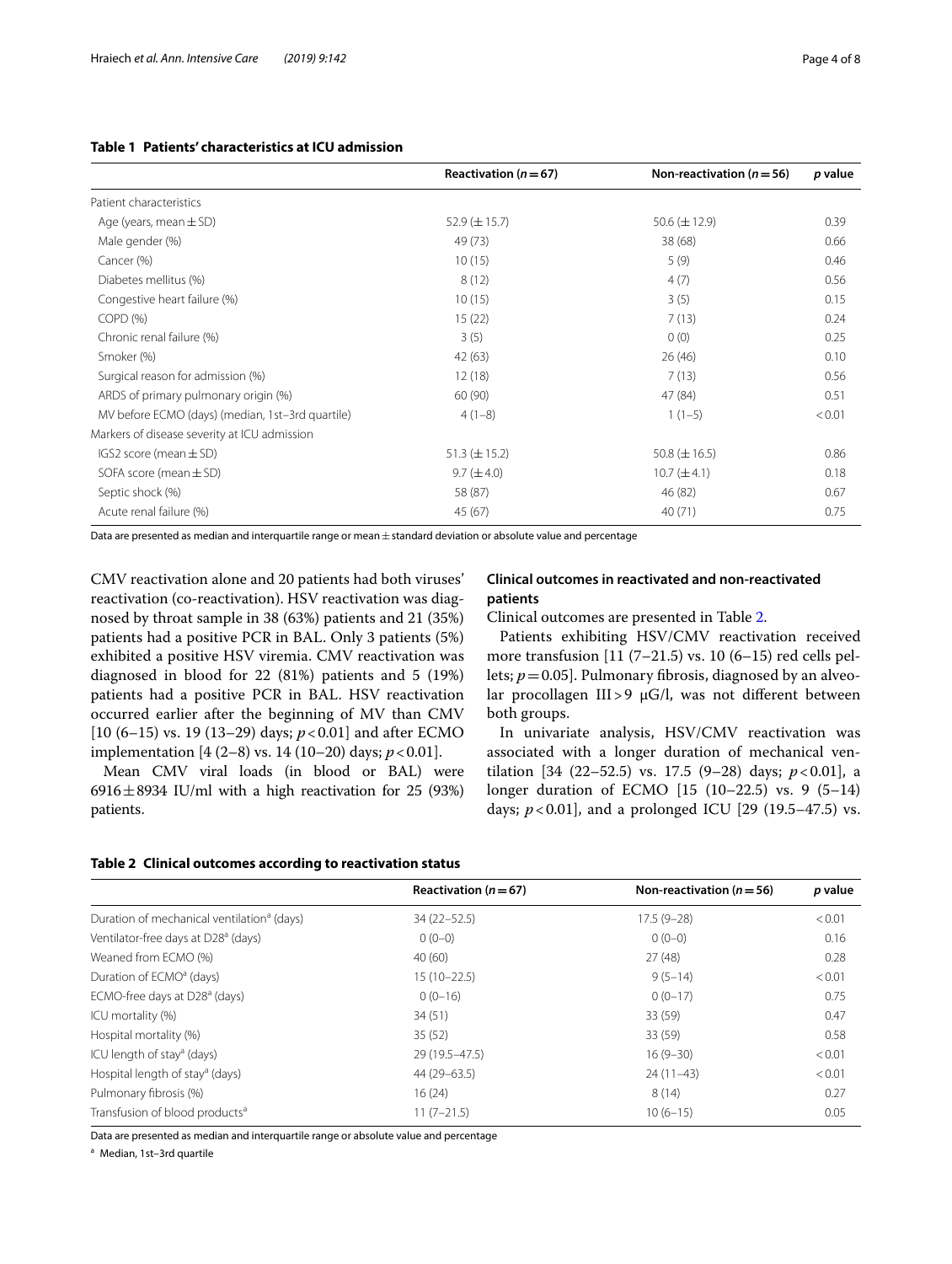16 (9–30) days; *p*<0.01] and hospital stay [44 (29–63.5) vs. 24 (11–43) days;  $p < 0.01$ ]. However, in multivariate analysis (Table [3](#page-4-0)), viral reactivation remained associated with prolonged MV only.

When analyzing separately patients discharged alive from the ICU, duration of MV remained longer in the reactivation group [38 (28–54) vs. 27 (18–35) days;  $p < 0.01$ ].

## **Impact of HSV, CMV, and co‑reactivation on clinical outcomes**

When separating patients according to HSV, CMV, and co-reactivation (HSV and CMV), we found that HSV reactivation was associated with a longer duration of

## <span id="page-4-0"></span>**Table 3 Association between HSV/CMV reactivation and clinical outcomes**

|                                 | Coefficient | <i>p</i> value |
|---------------------------------|-------------|----------------|
| Mechanical ventilation duration |             |                |
| Viral reactivation              | 4.01        | < 0.01         |
| <b>FCMO</b> duration            |             |                |
| Viral reactivation              | 1.64        | 0.32           |
| ICU length of stay              |             |                |
| Viral reactivation              | $-3.63$     | 0.03           |
| Hospital length of stay         |             |                |
| Viral reactivation              | 0.82        | 0.73           |

Multivariate analysis evaluating, after adjustment on patients' severity and length of MV and ECMO duration before reactivation, the clinical impact of HSV/ CMV reactivation. The coefficient designates the number of days by which the diferent endpoints are afected

MV [29 (19.5–41) vs. 17.5 (9–28) days; *p* < 0.05] and ECMO [14 (9.75–20) vs. 9 (5–14) days; *p* < 0.05] as compared with non-reactivation patients. Patients with CMV alone also had a longer duration of MV as compared with non-reactivation patients [28 (20.5–37) vs. 17.5  $(9-28)$  days;  $p < 0.05$ ]. Co-reactivation patients had a longer duration of MV [58.5 (38–72.3) vs. 29 (19.5–41), 28 (20.5–37) and 17.5 (9–28) days, respectively; *p* < 0.05] and ICU stay [51.5 (32.5–69) vs. 27.5 (17.75–35.5), 29 (20–30.5) and 16 (8.75–30.25) days, respectively,  $p < 0.05$ ] as compared to HSV, CMV, and non-reactivation patients. Co-reactivation patients had a longer ECMO duration as compared with nonreactivation patients [19.5 (10.75–33) vs. 9 (5–14) days; *p* < 0.05], a longer hospital length of stay as compared with HSV reactivation and non-reactivation patients [70 (43.5–87) vs. 35 (26.75–56) and 24 (11–43) days;  $p < 0.05$ ] (Table [4](#page-4-1)).

In multivariate analysis (Table [5](#page-5-0)), only HSV reactivation remained independently associated with a longer duration of MV and hospital length of stay but a shorter ICU stay.

## **Antiviral treatments**

Thirty-four patients (51%) received an antiviral treatment (acyclovir or ganciclovir) during ECMO course. No diference in clinical outcomes was found between treated and untreated patients except a trend towards longer duration of MV for treated patients (Additional file [1](#page-6-10): Table S1).

#### <span id="page-4-1"></span>**Table 4 Clinical outcomes in HSV, CMV, HSV and CMV (co-reactivation) or non-reactivation groups**

|                                                        | HSV reactivation ( $n = 40$ ) | CMV reactivation $(n=7)$ | <b>HSV and CMV</b><br>reactivation<br>$(n=20)$ | Non reactivation ( $n = 56$ ) |
|--------------------------------------------------------|-------------------------------|--------------------------|------------------------------------------------|-------------------------------|
| Duration of mechanical ventilation <sup>e</sup> (days) | 29 (19.5–41) <sup>a,b</sup>   | 28 $(20.5-37)^{a,b}$     | 58.5 (38-72.3) <sup>a,c,d</sup>                | $17.5 (9 - 28)^{b,c,d}$       |
| Ventilator-free days at D28 <sup>e</sup> (days)        | $0(0-0)$                      | $0(0-0)$                 | $0(0-0)$                                       | $0(0-0)$                      |
| Weaned from ECMO (%)                                   | 23 (58)                       | 2(29)                    | 15(75)                                         | 27(48)                        |
| Duration of ECMO <sup>e</sup> (days)                   | $14(9.75-20)^a$               | $13(9.5-16)$             | 19.5 (10.75-33) <sup>a</sup>                   | 9 $(5-14)^{b,c}$              |
| ECMO-free days at D28 <sup>e</sup> (days)              | $0(0-16)$                     | $0(0-7)$                 | $5.5(0-17.25)$                                 | $0(0-17)$                     |
| ICU mortality (%)                                      | 20(50)                        | 5(71)                    | 9(45)                                          | 33 (59)                       |
| Hospital mortality (%)                                 | 20(50)                        | 5(71)                    | 10(50)                                         | 33 (59)                       |
| ICU length of stay <sup>e</sup> (days)                 | $27.5(17.75 - 35.5)^b$        | $29(20-30.5)^{b}$        | 51.5 $(32.5-69)^{a,c,d}$                       | $16(8.75 - 30.25)^{b}$        |
| Hospital length of stay <sup>e</sup> (days)            | 35 $(26.75-56)^b$             | $29(23 - 44)$            | 70 (43.5-87) <sup>a,c</sup>                    | 24 $(11-43)^{b}$              |

Data are presented as median and interquartile range or absolute value and percentage

 $a$   $p$  < 0.05 compared with non-reactivation group

<sup>b</sup>  $p$  < 0.05 compared with HSV and CMV reactivation

<sup>c</sup> *p*<0.05 compared with HSV reactivation

<sup>d</sup> *p*<0.05 compared with CMV reactivation

<sup>e</sup> Median, 1st–3rd quartile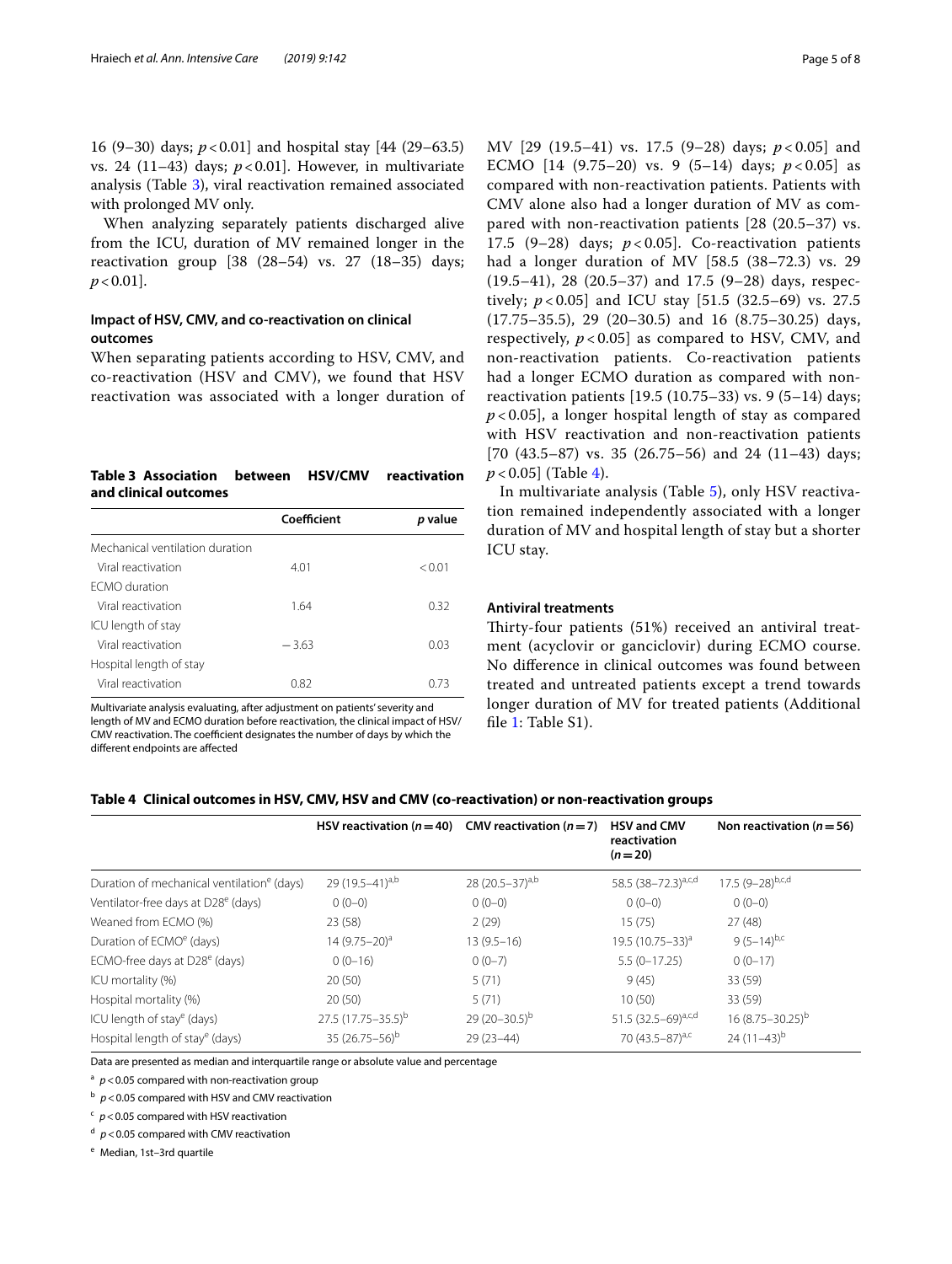<span id="page-5-0"></span>**Table 5 Association between HSV, CMV or HSV and CMV reactivation and clinical outcomes**

|                          | <b>Mechanical ventilation</b><br>duration |         |
|--------------------------|-------------------------------------------|---------|
|                          | Coefficient                               | p value |
| HSV reactivation         | 4.23                                      | < 0.01  |
| CMV reactivation         | 2.89                                      | 0.32    |
| HSV and CMV reactivation | 3.54                                      | 0.11    |
| FCMO duration            |                                           |         |
| HSV reactivation         | 2.14                                      | 0.26    |
| CMV reactivation         | 223                                       | 0.51    |
| HSV and CMV reactivation | 3.88                                      | 0.14    |
| ICU length of stay       |                                           |         |
| HSV reactivation         | $-4$                                      | 002     |
| CMV reactivation         | $-3.8$                                    | 0.24    |
| HSV and CMV reactivation | $-2.01$                                   | 042     |
| Hospital length of stay  |                                           |         |
| <b>HSV</b> reactivation  | 9.39                                      | 0.02    |
| CMV reactivation         | $-6.25$                                   | 0.57    |
| HSV and CMV reactivation | 449                                       | 0.52    |

Multivariate analysis evaluating the clinical impact of HSV, CMV or HSV and CMV reactivation on MV and ECMO duration, ICU and hospital length of stay. The coefficient designates the number of days by which the different endpoints are afected

## **Discussion**

Until today, no data have been published concerning *Herpesviridae* reactivation in ICU patients under VV ECMO for severe ARDS. In this retrospective study covering a 5-year period, we found that HSV/ CMV reactivation was frequent and concerned more than half non-immunocompromised patients, which is higher than that described in previous studies including all ICU patients  $[4, 8, 14]$  $[4, 8, 14]$  $[4, 8, 14]$  $[4, 8, 14]$  $[4, 8, 14]$  $[4, 8, 14]$ . This might be explained by several reasons: the use of PCR to diagnose reactivation with a higher sensitivity than older technics, the age of our cohort of patients (with a high probability of seropositivity for HSV and CMV at ICU admission) and the frequency of sepsis with a probable induced "immunoparalysis" [[24\]](#page-7-13). In our cohort, HSV reactivation occurred earlier than CMV reactivation and the median time of reactivation for both viruses was comparable to what is described in "non-ECMO" patients [[25](#page-7-14)]. CMV viral loads in blood and BAL were high in almost all patients. Elevated CMV viremia is associated with a higher risk of death or prolonged hospitalization [[4](#page-6-3)].

Patients included were comparable except for the duration of MV before ECMO that was longer in the reactivation group. It is well known that MV is a risk factor for *Herpesviridae* reactivation with a strong association for CMV [[16\]](#page-7-5).

We found that *Herpesviridae* reactivation was associated with a prolonged MV, this association persisting in multi-variate analysis. We also found in these patients a prolonged ECMO duration, ICU, and hospital stay, although not confrmed in multivariate analysis. In a recently published meta-analysis, Li et al. [\[8](#page-6-7)] showed that CMV reactivation was associated with an increase of 9 days in MV and a 12 days increase in ICU stay. These results confirmed those published by Limaye et al. [[4\]](#page-6-3), which showed that CMV viremia among ICU patients was associated with a higher risk of death or prolonged ICU stay > 30 days. Similarly, in a case–control study [\[15](#page-7-4)], CMV reactivation was associated with a prolonged duration of MV and ICU stay. In a specifc population of ARDS patients, Ong et al. [\[10](#page-6-9)] demonstrated that patients with CMV reactivation had a 15 (10–26) days median duration of MV as compared to 8 (6–12) days for non-reactivated patients. ICU length of stay was also longer  $[16 (11–28) \text{ vs. } 9 (7–14) \text{ days}]$  for reactivated patients. Same results have been published concerning HSV reactivation  $[2, 6]$  $[2, 6]$  $[2, 6]$  $[2, 6]$ , especially during ARDS. Our fndings suggest that *Herpesviridae* reactivation is associated with worse outcomes for ARDS patients including when they are under ECMO. When examining the impact of each virus separately, we found that both HSV and CMV were associated with a prolonged MV, and also ECMO duration for HSV. Coreactivation had a negative efect not only on MV and ECMO duration but also on ICU and hospital stay, as compared to patients free from reactivation or with only one virus. HSV was independently associated with a longer duration of MV and hospital length of stay but, surprisingly, a shorter ICU stay. These results highlight the potential negative role of HSV in ARDS patients under ECMO. Very recently, Luyt et al. [[13\]](#page-7-2) showed that preemptive treatment with acyclovir, compared to placebo, for mechanically ventilated patients with oropharyngeal HSV reactivation, was not associated with shorter MV duration. However, a trend towards lower day-60 mortality was observed in the acyclovir group. In our cohort, more than half of the patients were treated after the diagnosis of viral reactivation. Treatment with acyclovir or ganciclovir did not improve the outcomes, with a trend for longer duration of MV in the sub-group of treated patients. These results might be explained by the fact that anti-viral treatment was decided by clinicians more frequently in case of worsening respiratory status, persisting fever or end-organ HSV/CMV disease, and so reserved for the most severe patients. We did not fnd any increase in renal failure in patients receiving antiviral drugs, which was also noticed in Luyt et al.'s study [\[13](#page-7-2)]. However, we cannot exclude any other side efects.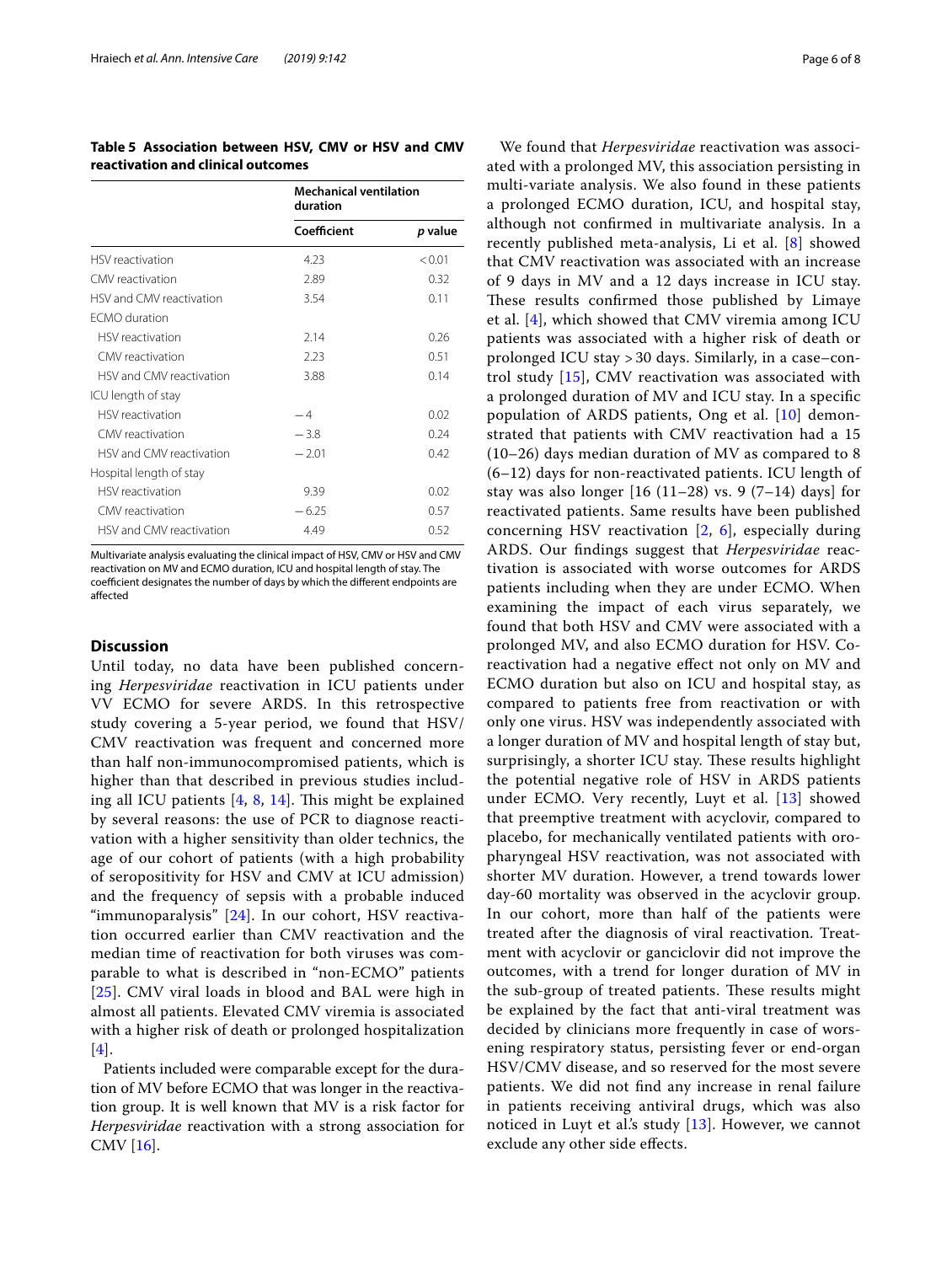Our study has some limitations. First, the retrospective design of our cohort, counterbalanced by the important number of patients included during this 5-year period. Second, the applicability of our results to the general population of patients under ECMO must be considered cautiously considering the high rate of patients treated with antiviral drugs after reactivation. However, in non-EMCO patients, routine screening of *Herpesviridae* has been reported as well as the use of antiviral treatment despite the lack of recommendation  $[3, 15, 16]$  $[3, 15, 16]$  $[3, 15, 16]$  $[3, 15, 16]$  $[3, 15, 16]$  $[3, 15, 16]$ . Third, few patients developed an isolated CMV reactivation. This precludes to conclude clearly on the specifc impact of CMV in our cohort of patients. Fourth, our methods do not prevent competing risks. In particular, the diference in MV duration between reactivated and non-reactivated patients might have been infuenced by the high mortality reported. However, this mortality was similar in both groups and the diference of MV duration persisted when considering only the patients discharged alive from the ICU.

Finally, despite the statistical association, it is not possible to conclude whether *Herpesviridae* reactivation is directly responsible for worse clinical outcomes or if it is a consequence and a witness of the severity of the disease, as in non-ECMO populations [[3\]](#page-6-2).

## **Conclusions**

*Herpesviridae* reactivation is frequent among patients with severe ARDS under veno-venous ECMO and is associated with a prolonged mechanical ventilation. This association is present for HSV as well as CMV and also for co-reactivation. The direct causative link between HSV and CMV reactivation and respiratory function worsening under ECMO remains to be confrmed.

## **Supplementary information**

**Supplementary information** accompanies this paper at [https://doi.](https://doi.org/10.1186/s13613-019-0616-6) [org/10.1186/s13613-019-0616-6.](https://doi.org/10.1186/s13613-019-0616-6)

<span id="page-6-10"></span>**Additional fle 1: Table S1.** Clinical outcomes according to anti-viral treatment.

#### **Abbreviations**

ARDS: acute respiratory distress syndrome; BAL: broncho-alveolar lavage; CMV: Cytomegalovirus; ECMO: extracorporeal membrane oxygenation; HIV: human immunodefciency virus; HSV: herpes simplex virus; ICU: intensive care unit; Il-6: interleukine 6; IU/ml: international units/milliliter; MV: mechanical ventilation; PCR: polymerase chain reaction; SAPS II: Simplifed Acute Physiologic Score II; SOFA: Sequential Organ Failure Assessment; VFD: ventilator free days; Vs.: versus; VV: veno-venous.

#### **Acknowledgements**

We acknowledge Mrs Claudine Marion and Sabine Depetris for their help.

#### **Authors' contributions**

SH, EB, CG, MA, GP, GC and BC collected and analyzed the data. SH, EB, CG, AR and LP analyzed and interpreted more precisely the data. CF, AL, SH and CG performed the statistical analysis. SH, EB and LP wrote the manuscript. All authors read and approved the fnal manuscript.

#### **Funding**

The authors received no funding for this work.

#### **Availability of data and materials**

The datasets used and/or analyzed during the current study are available from the corresponding author on reasonable request.

#### **Ethics approval and consent to participate**

Patients and their relatives were informed of the possibility of the use of medical data for retrospective studies and did not manifest opposition. The study was approved by the "Portail d'accès aux données de santé de l'Assistance Publique des Hopitaux de Marseille" ("Règlement Général pour la Protection des Données" Registration Number 2019-132).

#### **Consent for publication**

Not applicable.

#### **Competing interests**

The authors declare that they have no competing interests.

#### **Author details**

<sup>1</sup> Service de Médecine Intensive - Réanimation, APHM, Hôpital Nord, Marseille, France.<sup>2</sup> CEReSS-Center for Studies and Research on Health Services and Quality of Life EA3279, Aix-Marseille University, Marseille, France.<sup>3</sup> Magellan Medico‑Surgical Center, South Department of Anaesthesia and Critical Care, CHU Bordeaux, 33000 Bordeaux, France.

# Received: 5 September 2019 Accepted: 9 December 2019

#### **References**

- <span id="page-6-0"></span>Chiche L, Forel J-M, Roch A, Guervilly C, Pauly V, Allardet-Servent J, et al. Active cytomegalovirus infection is common in mechanically ventilated medical intensive care unit patients. Crit Care Med. 2009;37(6):1850–7.
- <span id="page-6-1"></span>2. Luyt C-E, Combes A, Deback C, Aubriot-Lorton M-H, Nieszkowska A, Trouillet J-L, et al. Herpes simplex virus lung infection in patients under‑ going prolonged mechanical ventilation. Am J Respir Crit Care Med. 2007;175(9):935–42.
- <span id="page-6-2"></span>3. Papazian L, Hraiech S, Lehingue S, Roch A, Chiche L, Wiramus S, et al. Cytomegalovirus reactivation in ICU patients. Intensive Care Med. 2016;42(1):28–37.
- <span id="page-6-3"></span>4. Limaye AP, Kirby KA, Rubenfeld GD, Leisenring WM, Bulger EM, Neff MJ, et al. Cytomegalovirus reactivation in critically-ill immunocompetent patients. JAMA. 2008;300(4):413–22.
- <span id="page-6-4"></span>5. Coisel Y, Bousbia S, Forel J-M, Hraiech S, Lascola B, Roch A, et al. Cytomegalovirus and herpes simplex virus effect on the prognosis of mechanically ventilated patients suspected to have ventilator-associated pneumonia. PLoS ONE. 2012;7(12):e51340.
- <span id="page-6-5"></span>6. Linssen CFM, Jacobs JA, Stelma FF, van Mook WNKA, Terporten P, Vink C, et al. Herpes simplex virus load in bronchoalveolar lavage fuid is related to poor outcome in critically ill patients. Intensive Care Med. 2008;34(12):2202–9.
- <span id="page-6-6"></span>7. Traen S, Bochanen N, Ieven M, Schepens T, Bruynseels P, Verbrugghe W, et al. Is acyclovir effective among critically ill patients with herpes simplex in the respiratory tract? J Clin Virol. 2014;60(3):215–21.
- <span id="page-6-7"></span>8. Li X, Huang Y, Xu Z, Zhang R, Liu X, Li Y, et al. Cytomegalovirus infection and outcome in immunocompetent patients in the intensive care unit: a systematic review and meta-analysis. BMC Infect Dis. 2018;18(1):289.
- <span id="page-6-8"></span>Papazian L, Doddoli C, Chetaille B, Gernez Y, Thirion X, Roch A, et al. A contributive result of open-lung biopsy improves survival in acute respiratory distress syndrome patients. Crit Care Med. 2007;35(3):755–62.
- <span id="page-6-9"></span>10. Ong DSY, Spitoni C, Klein Klouwenberg PMC, Verduyn Lunel FM, Frencken JF, Schultz MJ, et al. Cytomegalovirus reactivation and mortality in patients with acute respiratory distress syndrome. Intensive Care Med. 2016;42(3):333–41.